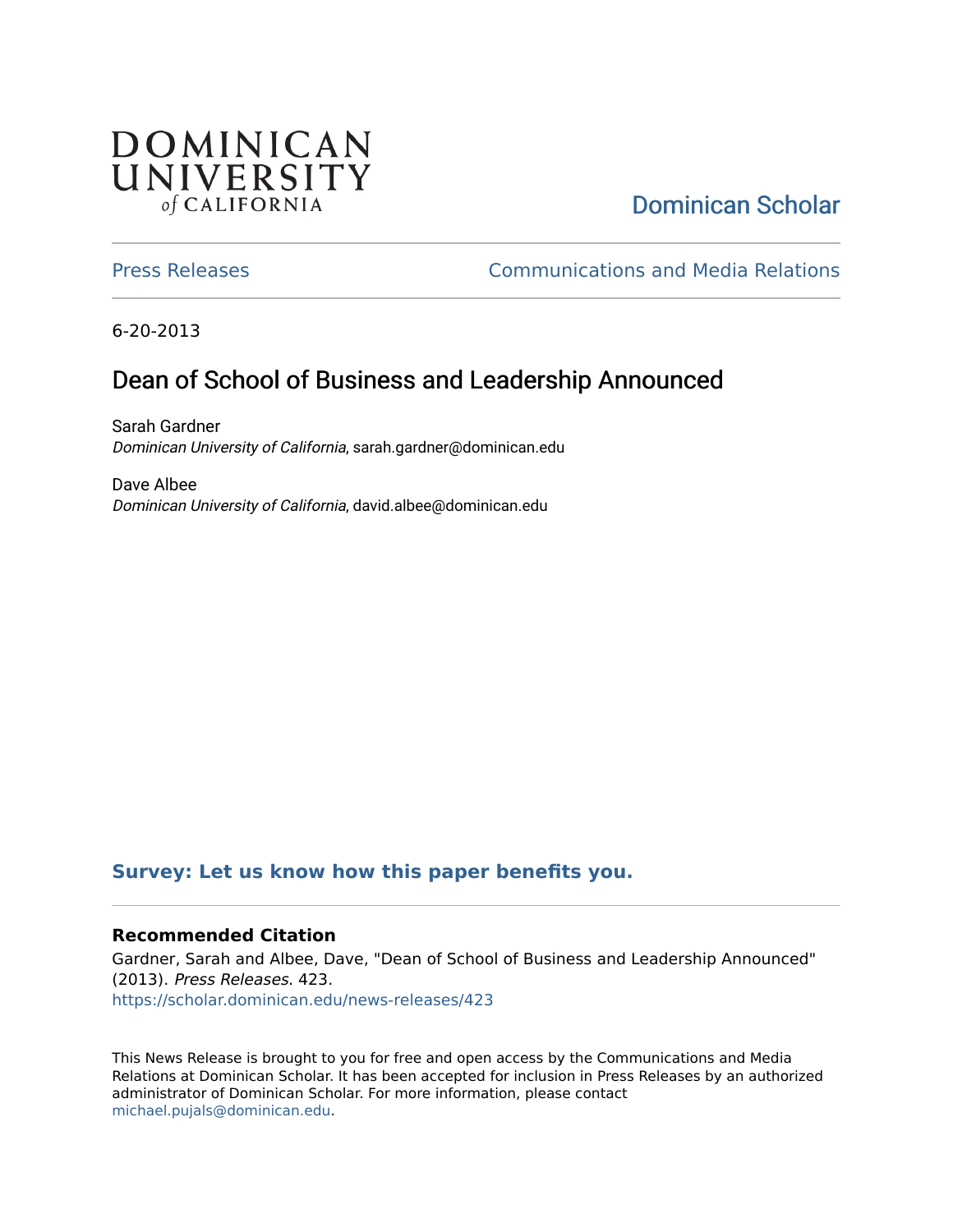### **Dean of School of Business and Leadership Announced**

Beldona has served as associate dean of the Graduate School of Business at Bryant University in Rhode Island since 2011. He served as chair of Bryant University's Department of Management from 2007-2011. An expert in international business and corporate strategy, Beldona has lectured, consulted, studied, and taught in the Americas, Asia, and Europe.

At Bryant, Beldona helped in introducing undergraduate and graduate-level courses focused on international business and global finance. He also worked with faculty to create programs designed to expand the school's global reach and provide students with international study and intercultural experiences.

It was Dominican's commitment to the purposeful integration of the liberal arts and strong professional programs in business, education, and the health sciences that drew Beldona to the University.

"I am a strong believer in the importance and value of cross-disciplinary programs," Beldona said. "What attracted me to Dominican was the compelling vision of the senior management team, as well as the energy and enthusiasm that the faculty and administrators demonstrated for new ideas, cross-disciplinary programs, and global connections."

At Bryant, Beldona helped in launching undergraduate majors in human resources management, entrepreneurship, and global supply chain management. At the graduate level, he worked with area companies and faculty to introduce specializations in global supply chain management, international business, and global finance. He also conceptualized the global immersion experience for MBA students - a required core MBA course for full-time MBA students that embeds an international consulting experience.

Working with faculty, Beldona supported integrating highly interactive learning modules such as e-pitch in freshmen year, service-learning in sophomore year, internships in junior year, and case competitions in senior year. He established numerous relationships with local and international firms and encouraged these firms to sponsor prizes for courses, internships for students, and consulting engagements for graduate courses.

Beldona was the Larry Jones Fellow of Corporate Governance at Wichita State University from 2001-2007, where he also served as the Entrepreneurship Research Associate for the Center for Entrepreneurship. Beldona joined Wichita State University in 2001 as assistant director of the Center for International Business Advancement.

Beldona was an associate professor of international business at the International University of Japan from 2000-2001. He was an assistant professor of international business at Rutgers University from 1994-2000.

Beldona received his Bachelor of Science in Physics and an MBA in general management from Karnatak University in Dharwad, India. He earned a Master of Science in International Business and a Ph.D. in Business Administration from Temple University in Philadelphia. CLICK HERE TO LEARN MORE ABOUT DOMINICAN'S SCHOOL OF BUSINESS AND LEADERSHIP